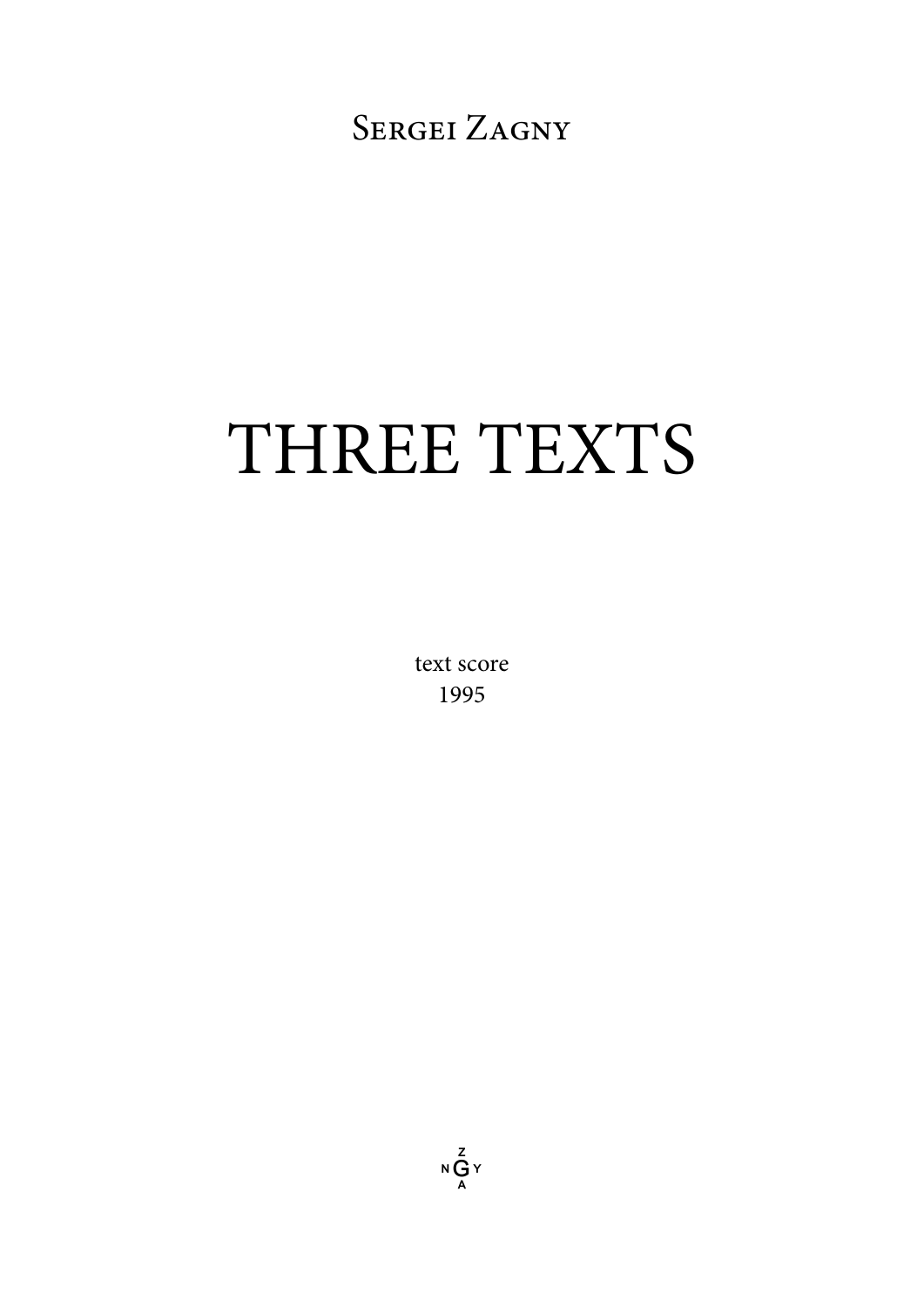Zagny Edition 2009 Score 020-en © 2009 Sergei Zagny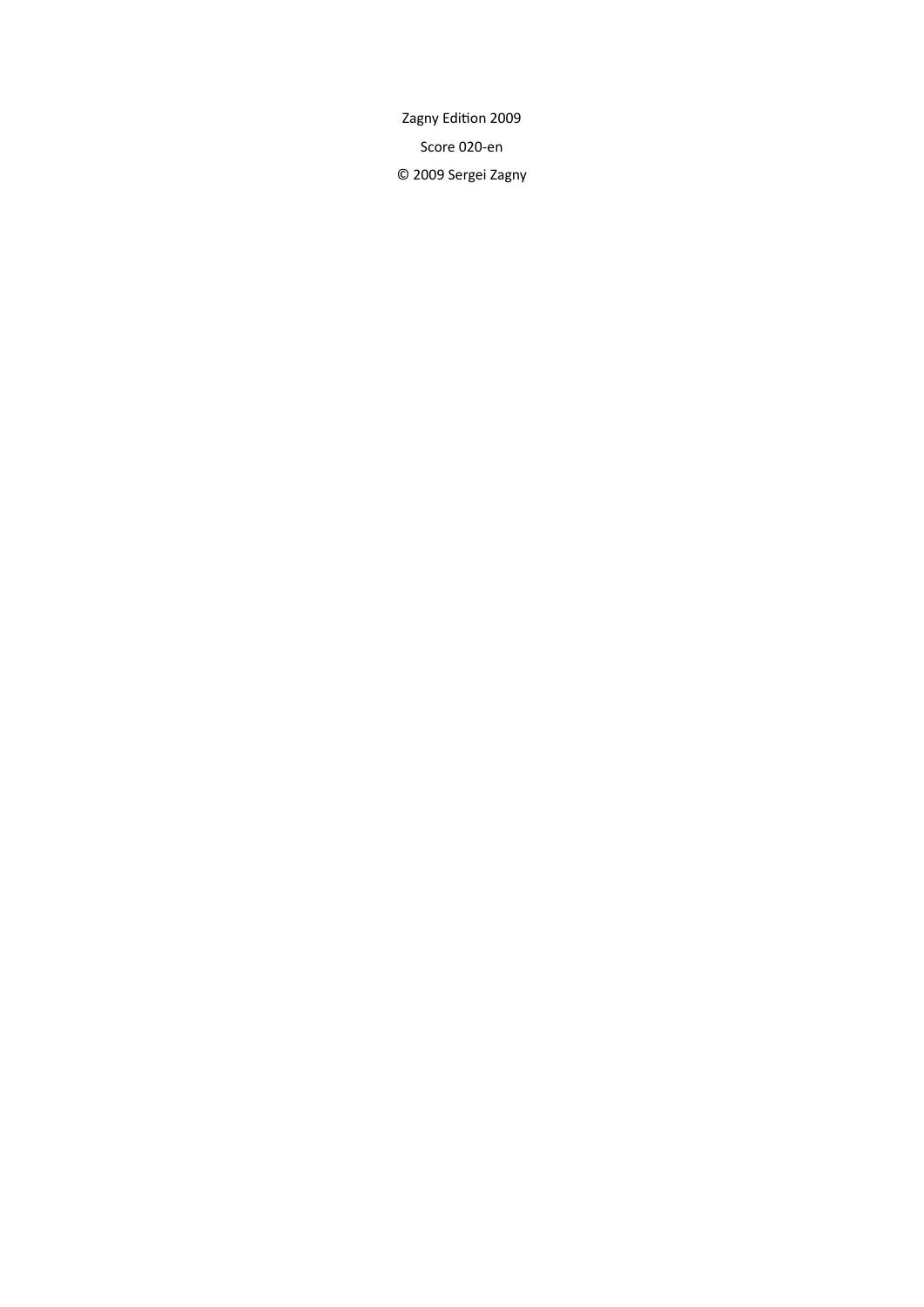# THREE TEXTS

These texts are to be understood not only as texts for reading, but also as scores notated in verbal form. The works are parts of the triptych, but can also be performed individually.

# **CONTENTS**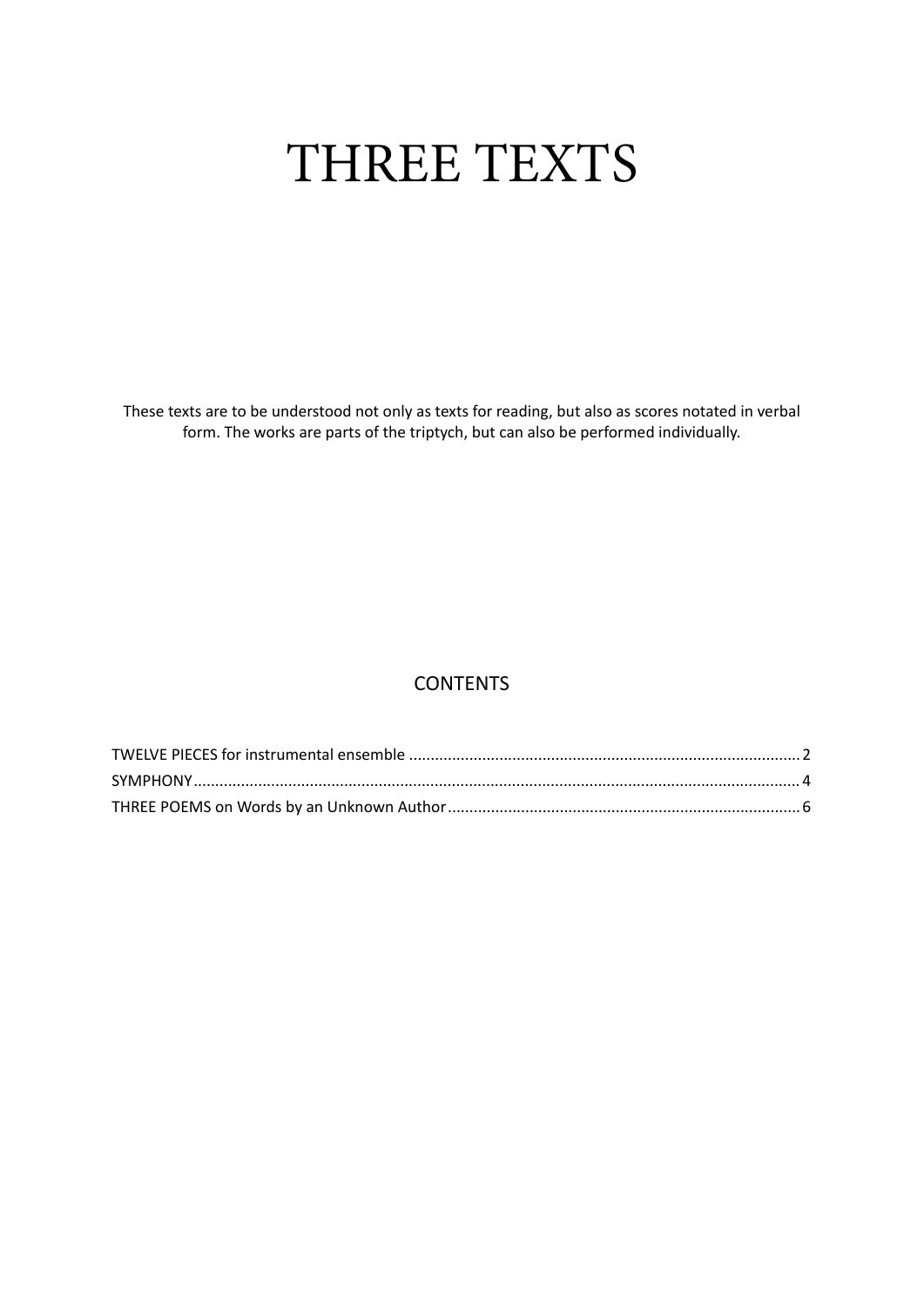## TWELVE PIECES for instrumental ensemble

#### **Transcription for Violin and Piano**

<span id="page-3-0"></span>There is a piano on the stage. A chair is near it. A violin is on the chair. The performer comes in, bows, takes the violin and puts it on the piano, bows, leaves.

#### **Piece for Oboe and Piano**

The oboist with instrument and the pianist come in and settle down on stage. Oboist plays 'A' of the first octave. The pianist (he is the tuner as well) takes out tuning tools and starts to tune piano all that time the oboist sits on the chair and waits. When the piano is tuned at last, the oboist stands up and the musicians play some short piece a sort of Neapolitan Song by Tchaikovsky. Bow, leave.

#### **Duo for Two Violins**

Two performers come in. One says: "I am the first violin". The other: "And I am the second!" (Variant: "And I am the first!") Together they sing something quite illegible. Bow somehow awkwardly. Jostling, they leave.

#### **Transcription for Violin and Piano No.2**

There is a piano, a chair and a violin on it on the stage. Six strong men come in. One of them carefully takes the violin and places it on the floor, then they all start to move the piano, attempt to lift it and to place in with one of its legs on the violin. One more man comes in, as if he intends to help the others, and suddenly he grabs the violin and runs off stage. The other dash after him, one of them tries <here it is illegible> him by coat-tails. Everybody runs behind the stage. From there one can hear sounds of romp and short low shouts. One of the six (most likely the chief) appears out of the wings, says "Sorry", leaves.

# **Feuilles mortes**

for solo flute

There are several stands on the stage removed from one another with music on separate sheets. A performer with a flute walks on stage from one stand to other and drops the music on the floor. The piece is considered as finished when all the sheets are dropped.

#### **Des pas sur la neige**

A stage attendant brings in a bag with cotton and on a small area (approx. 2 square meters) makes a snow covering. The pianist comes in and, walking over the "snowy field", treads on it for some time. Then he comes to the piano and plays, if he wants to, piece by Claude Debussy with the same title.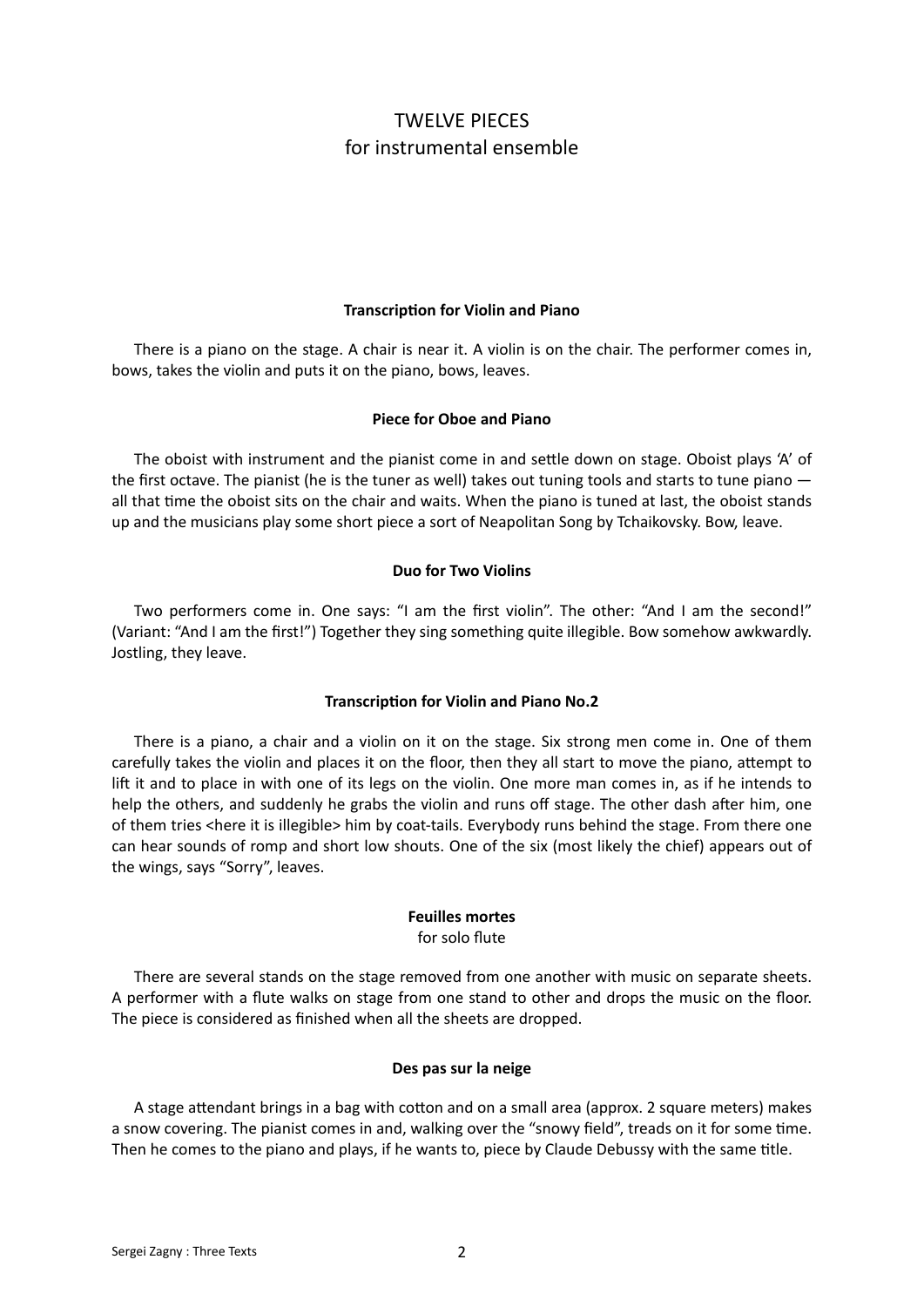#### **Sleeping Beauty**

(in two movements)

#### *1-st Movement*

There is an orchestra on the stage.

The Master of Ceremonies: Tchaikovsky! Sleeping Beauty!

Turns to the orchestra, inviting it to stand up, and begins to bow. The orchestra, together with the audience, applauds the master (who is the conductor as well) in its own, orchestral manner, slightly tapping with bows, etc. Finally, everybody leave.

#### *2-nd Movement*

From behind the wings a sleepy young lady is brought in on stage. She is compelled to take a bow, to which she complies unwillingly. Yawning, she is quickly led away.

#### **Trio**

#### for violin, clarinet and piano

The musicians and musicologist come in.

The Musicologist: In the Trio, which you are about to hear, the instruments are interpreted in an extremely non-traditional way! The clarinet is used as a string instrument, the violin does as a wind one and the piano is not used at all!

The clarinetist takes the bow from the violinist and starts to draw it over the clarinet. At the same time the violinist blows on his violin and inside it in a different methods, trying to make sounds as loudly as possible. Having played a little in the like manner, the musicians mark the end of the composition.

#### **Well Tempered Clavier, Part I**

A salesman comes in on stage and offers the audience to buy compact discs of Bach's Well Tempered Clavier well performed.

#### **Well Tempered Clavier, Part II**

A well-tuned piano is installed in the middle of the stage. After a certain pause the piano is taken away.

#### **Water Music**

(*not performed*)

#### **New Doll**

There is an ensemble of instruments on the stage.

The Master of Ceremonies: Tchaikovsky! New Doll! A transcription for instrumental ensemble! (*Leaves*).

The ensemble plays Tchaikovsky's "New Doll".

*September 22 — October 14, 1995 Translated with the assistance of Anton Rovner*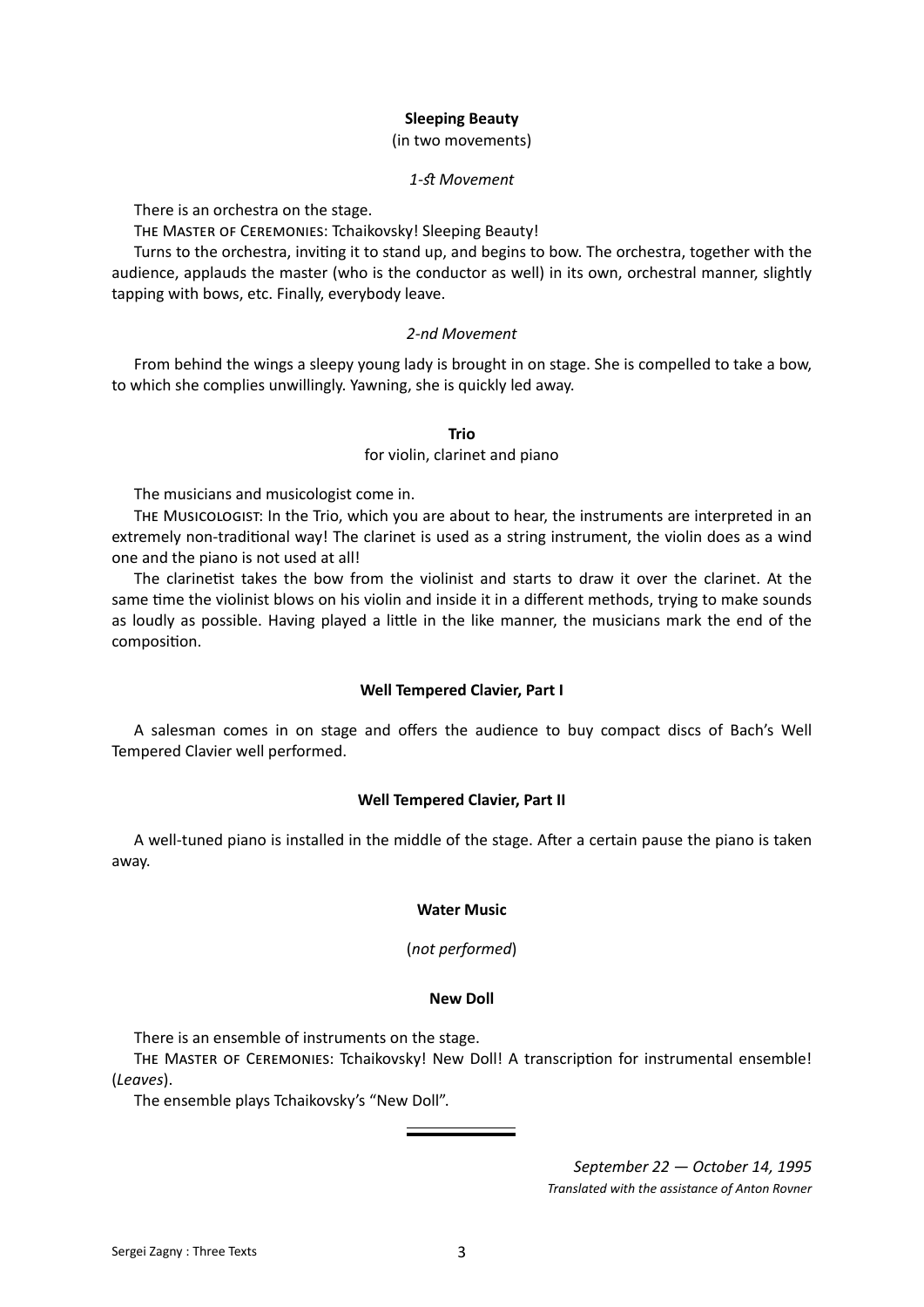#### SYMPHONY

<span id="page-5-0"></span>1. The musicians  $-$  first one alone, then gradually the others join him  $-$  play long 'A', each one in his own comfortable range. When playing, the musicians become more and more immersed into the sound, acquiring the ability to discern the overtones and the smallest gradations of sound. Each one carries on his own line, perceiving himself at the same time as a participant of the whole — the continuing and embodying the here-and-now Act of Creation.

2. Fastening its glance inwards, the soul meets itself and discovers that it and the sound are one. The soul discovers itself in the sound, such as it is at that present moment — realising its desires through the sound. The performer can change the timbre, volume, within about  $\frac{1}{4}$  tone pitch, and on the 'A' of its octave, can create successions of notes and rests of any duration.

3. The soul looks around and discovers that there is something that is not of itself, and it is this that it is able to and wants to become. And soon it discovers something also within itself, about which it did not know before. And at some moment the soul suddenly begins to realise that by accepting the outer world it, in fact, develops itself and vice versa. Now 'A' can also be played in other octaves. And 'E', 'C#', 'G', 'B', 'D#', 'F#', 'G#', i.e. the notes which are the overtones of 'A', can also be played, to form melodic successions of any kind from them or to remain on any one of them for a long time.

4. On cue, a section of the ensemble (possibly the brass) simultaneously play 'G#' *sf* in different octaves. At that moment, all the other performers dramatically change the way of playing. Everything become faster. Now any chromatic successions and glissandi can be played. The intensity of sound and of changes becomes considerably higher and may tend to an extreme level. At the same time the other performers, according to their wishes, can avoid all outwardly directed activity, and can stay in a ringing calm of immovability. The correlations so appearing manifest an extreme augmentation of the compass of existence. Gradually the 'G#' sounds less distinct, and more and more instruments play glissandi, chromatic passages, bird-song-like passages, and long extended notes of various pitches. Feelings are extremely intense, thoughts are lightning-like, the inventiveness is unimaginably great. Everything happens so because the soul, having matured, has decided to leave its home and go on a journey.

4a. A section of the ensemble (possibly the brass) gradually fades out preparing for the next section.

5. On cue, the instruments which directly prior to that moment were silent, play a 'G' minor triad, beautifully arranged in all registers (with the octave-doubled bass). At that time, the other instruments still continue to play the previous music. However, from that moment the intensity quickly subsides. Glissandi entirely or almost entirely disappear. Everybody plays mostly in the middle range of their instruments, *p* or *mf*. Everything becomes to some extent lethargic. Colours become bleak, thoughts become lazy and confused.

But the soul looks for a way out — and finds it and accepts its destiny. From here there are two possibilities:

— in succession, the instruments from low-pitch to high-pitch gradually switch off as they complete their lines. The last instrument to play is likely to be the piccolo or the violin, playing at the highest register, *p*;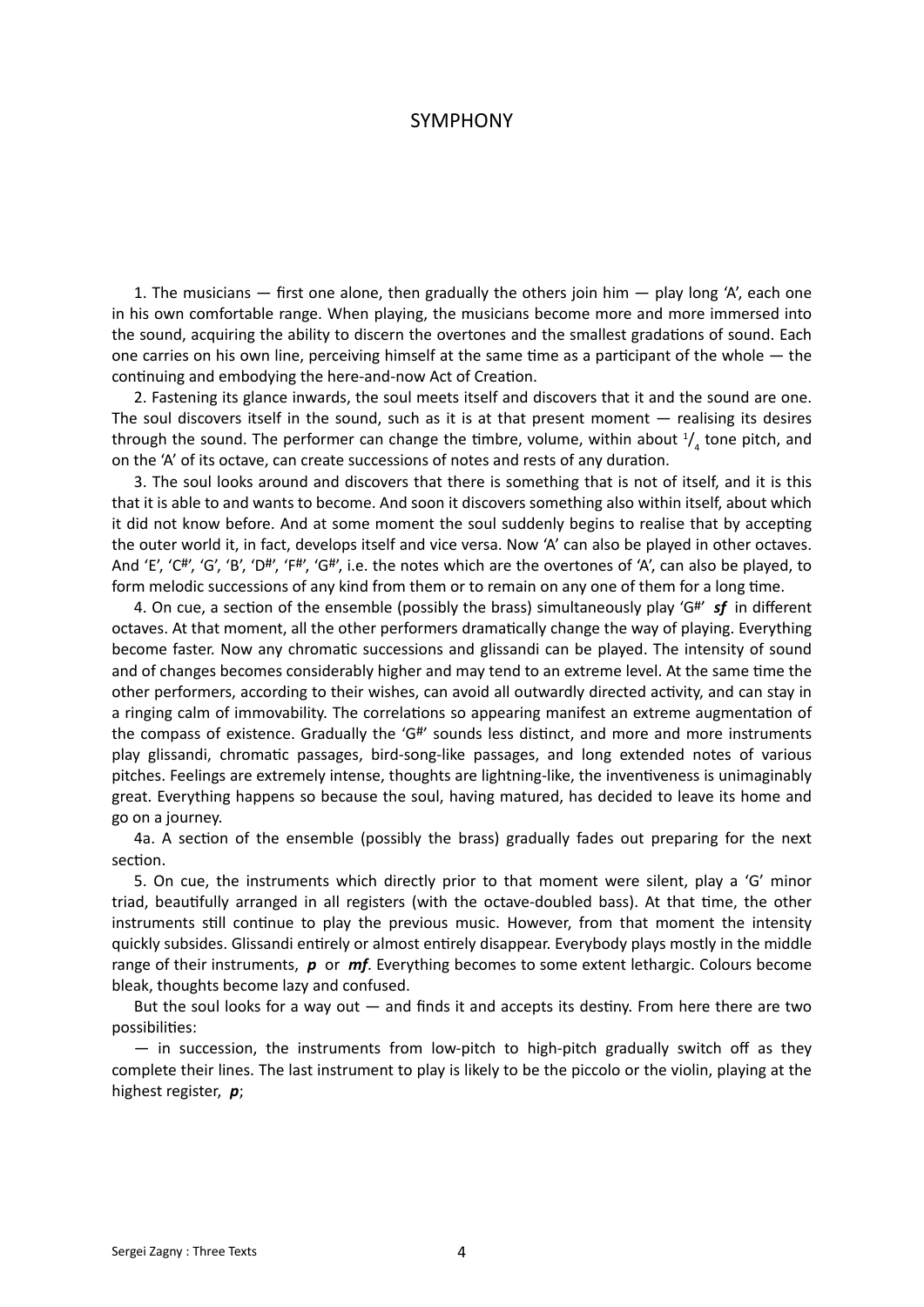— in succession, the instruments from high-pitch to low-pitch gradually switch off as they complete their lines. The last instrument to play most likely being the tuba or the contrabassoon or the double bass, which plays quietly at its lowest notes.

Different in its manifestation, both possibilities are actually one: it reflects in feelings as sorrow, brightened by a warm light, which turns into happiness, and brings one to a blessed, desire-free quietness.

> *September 22 — October 14, 1995 Translated with the assistance of Anton Rovner and Edward Purkiss*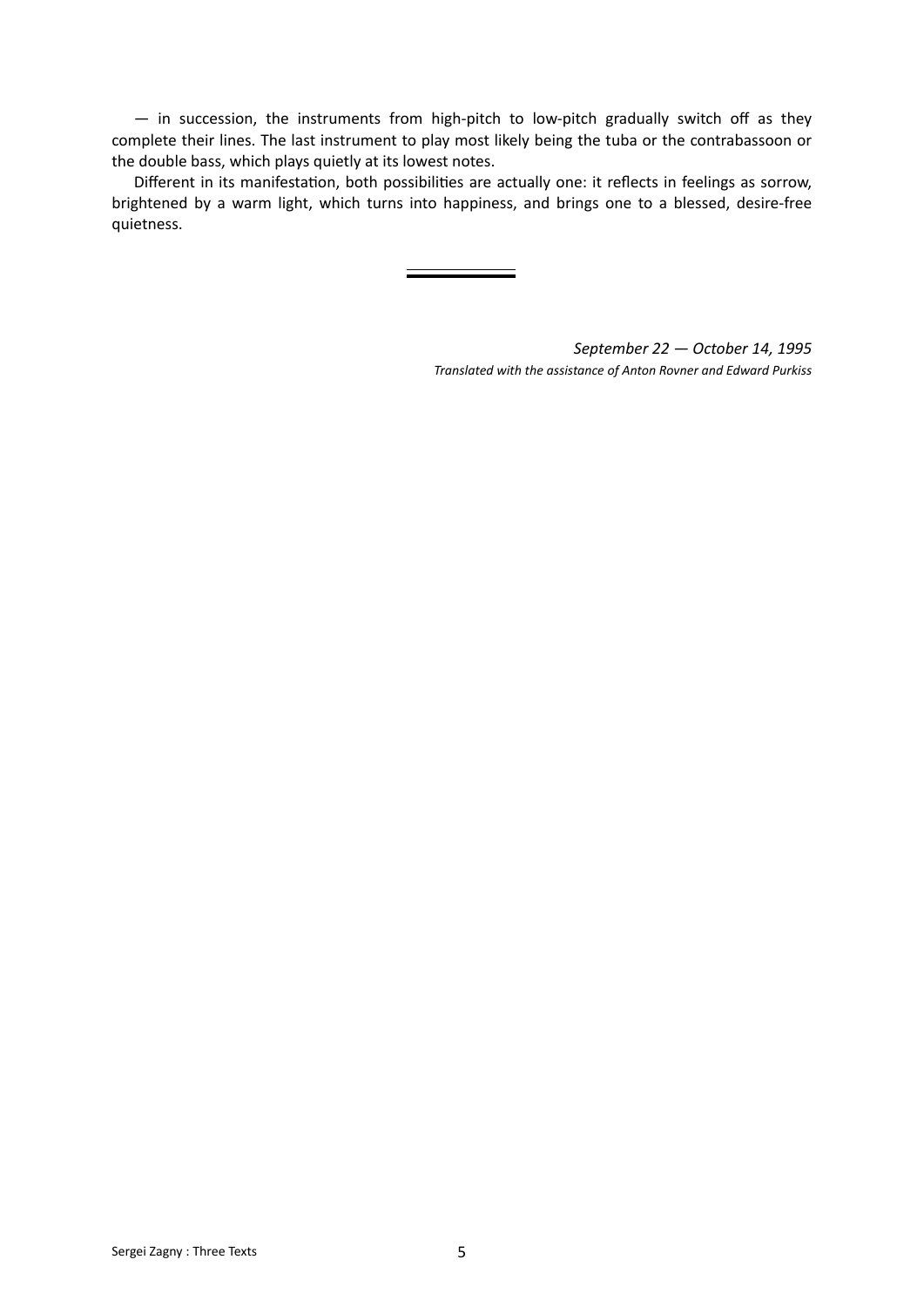## <span id="page-7-0"></span>THREE POEMS on Words by an Unknown Author

#### **1. Symphonies and Sonatas**

There are no better symphonies in the world than those of four movements. And sonatas are better of three movements. But sonatas of four movements sometimes occur, which are not worse than those of three movements. And even sonatas of two movements occur. It's amazing how many good sonatas and symphonies there are in the world! They can be found in libraries. And some of them in shops where goods of this kind are on sale. When buying, make sure that all the movements

are present and not damaged!

#### **2. Notes**

Eighths are running along the path. After them, skipping, Quarters are hurrying. Sixteenths flicker staccato. As drops of Spring, Halves (which are unfilled) Are ringing. And wholes— They lie still, Glumly pouting At the world, offended And self-important. And the barlines occurred, Which measured out By boundary paths The sounding space.